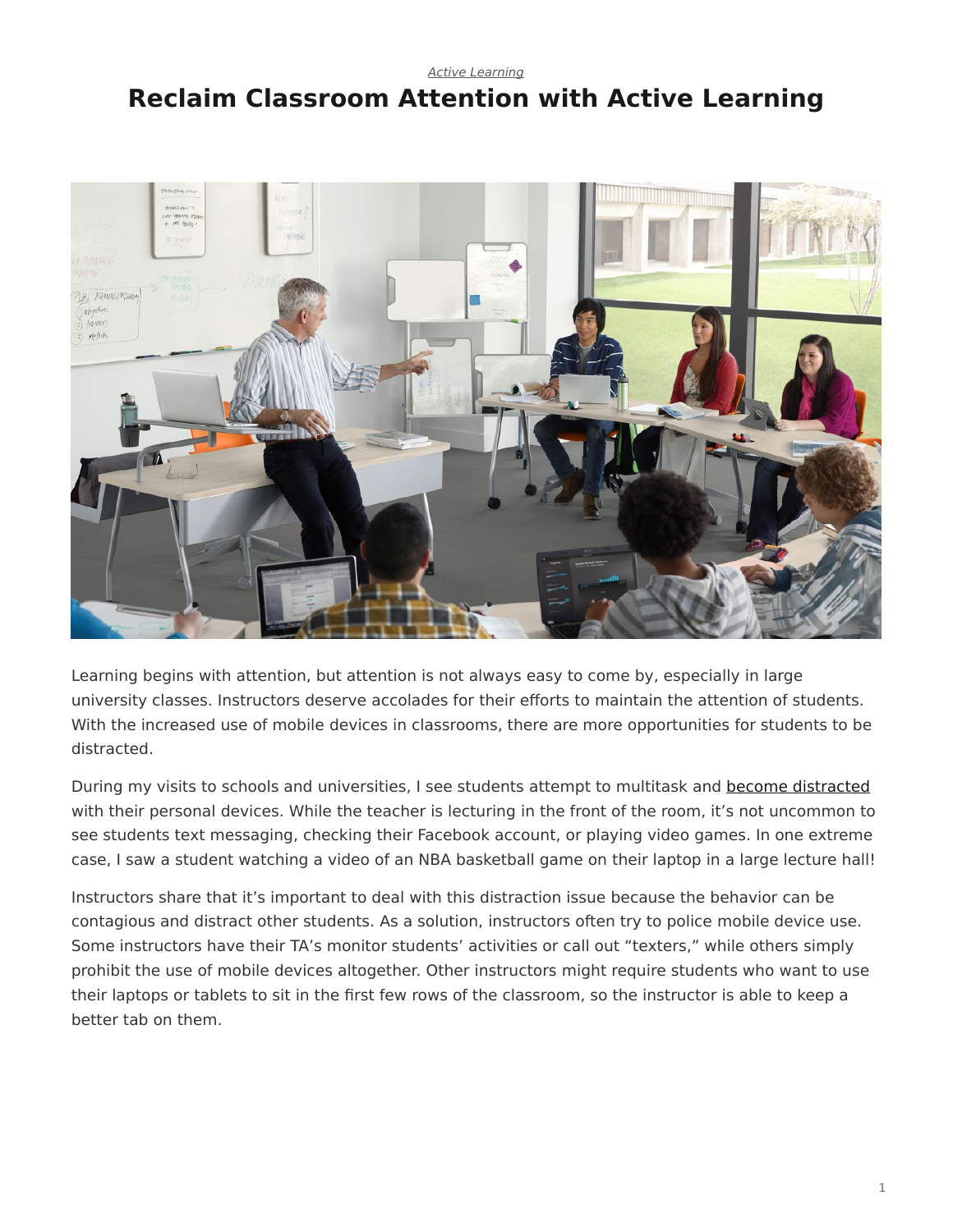Steelcase research has shown that these traditional learning experiences are not aligned with how the brain works, particularly as it relates to attention. There are more things vying for student attention today and that makes it harder to get the attention that leads to student engagement.

## **MAKE CLASSROOMS ACTIVE**

While limiting mobile device use or dictating where a student sits can be helpful, [research](http://pubs.acs.org/doi/abs/10.1021/ed100409p) [from Diane M.](http://pubs.acs.org/doi/abs/10.1021/ed100409p) [Bunce et. Al.](http://pubs.acs.org/doi/abs/10.1021/ed100409p) in 2010suggests that leveraging [active learning](https://www.steelcase.com/insights/articles/a-new-learning-curve-2/) is another method to consider. Active learning occurs when students are engaged in activities and thinking, as opposed to listening passively to an instructor. Steelcase defines active learning as physical environment supporting a focus on engaging experiences for students and faculty. Bunce's research compared a passive lecture approach and active learning methods including quizzes, demonstrations in a chemistry class. Researchers noted fewer attention lapses during times of active learning. They also found fewer lapses in attention during a lecture that immediately followed a demonstration or after a questioned was asked, compared to lectures that preceded active learning methods.

[The results of our own Steelcase studies](https://www.steelcase.com/insights/white-papers/how-classroom-design-affects-student-engagement/) revealed that classrooms intentionally designed to support active learning increased student engagement on multiple measures as compared to traditional (i.e., row-by-column seating) classrooms.

With active learning, students don't have time to be distracted by their mobile devices. Moreover, in group activities, students are held accountable by their peers, which can often be a stronger motivator than class rules. Another consideration for maintaining attention includes accommodating the natural rhythms of our brains and allowing for breaks. As we better understand [how the brain works,](https://www.steelcase.com/insights/articles/think-better/) we're seeing how the [classroom environment can hold student attention for student engagement.](https://www.steelcase.com/insights/white-papers/how-classroom-design-affects-student-engagement/)

Learn more about research around attention in learning environments by reading ["Class, Can I Have](https://www.steelcase.com/insights/articles/class-can-i-have-your-attention/) [Your Attention?"](https://www.steelcase.com/insights/articles/class-can-i-have-your-attention/)

### **READ MORE**



#### **[Andrew Kim](https://www.steelcase.com/research/articles/author/andrew-kim/) Manager, Workspace Futures**

Andrew Kim is a manager in Steelcase's WorkSpace Futures group. He studies educational environments at schools and universities and regularly participates in presentations and workshops around the country on educational issues.